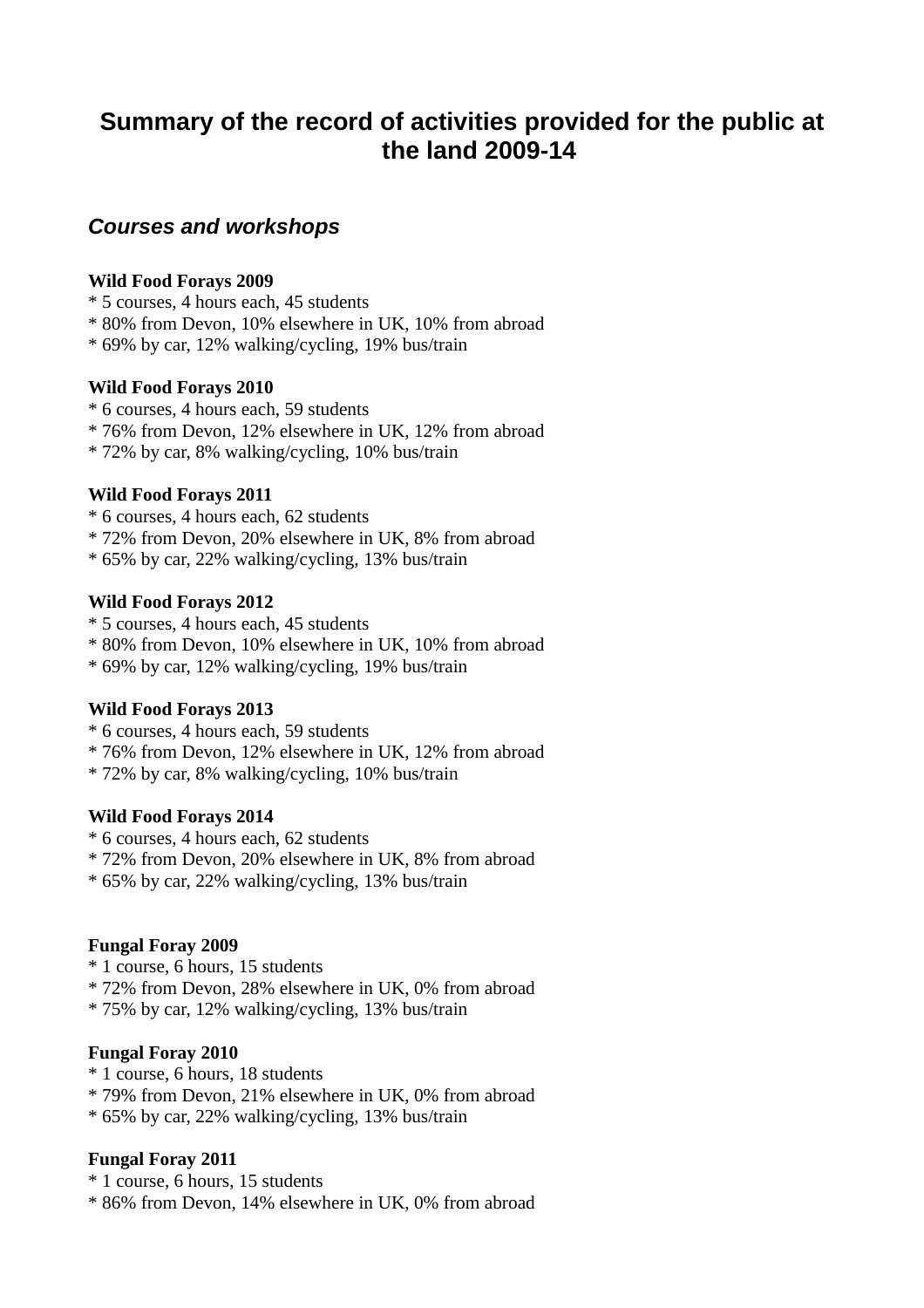\* 62% by car, 28% walking/cycling, 10% bus/train

#### **Fungal Foray 2012**

- \* 1 course, 6 hours, 14 students
- \* 92% from Devon, 8% elsewhere in UK, 0% from abroad
- \* 75% by car, 12% walking/cycling, 13% bus/train

#### **Fungal Foray 2013**

- \* 1 course, 6 hours, 16 students
- \* 89% from Devon, 11% elsewhere in UK, 0% from abroad
- \* 68% by car, 24% walking/cycling, 8% bus/train

#### **Fungal Foray 2014**

- \* 1 course, 6 hours, 19 students
- \* 72% from Devon, 28% elsewhere in UK, 0% from abroad
- \* 65% by car, 22% walking/cycling, 13% bus/train

### **Plant Spirit Dreaming 2013**

- \* 1 course, 7 hours, 19 students
- \* 72% from Devon, 28% elsewhere in UK, 0% from abroad
- \* 65% by car, 22% walking/cycling, 13% bus/train

#### **Wild Fire Day 2009**

- \* 1 course, 6 hours, 12 students
- \* 82% from Devon, 18% elsewhere in UK, 0% from abroad
- \* 100% by car, 0% walking/cycling, 0% bus/train

### **Wild Fire Day 2010**

- \* 1 course, 6 hours, 8 students
- \* 100% from Devon, 0% elsewhere in UK, 0% from abroad
- \* 100% by car, 0% walking/cycling, 0% bus/train

### **Wild Fire Day 2011**

- \* 1 course, 6 hours, 10 students
- \* 90% from Devon, 10% elsewhere in UK, 0% from abroad
- \* 100% by car, 0% walking/cycling, 0% bus/train

### **Wild Fire Day 2012**

- \* 1 course, 6 hours, 10 students
- \* 80% from Devon, 20% elsewhere in UK, 0% from abroad
- \* 90% by car, 0% walking/cycling, 10% bus/train

### **Wild Fire Day 2013**

- \* 1 course, 6 hours, 15 students
- \* 82% from Devon, 18% elsewhere in UK, 0% from abroad
- \* 100% by car, 0% walking/cycling, 0% bus/train

### **Wild Fire Day 2014**

- \* 1 course, 6 hours, 12 students
- \* 82% from Devon, 18% elsewhere in UK, 0% from abroad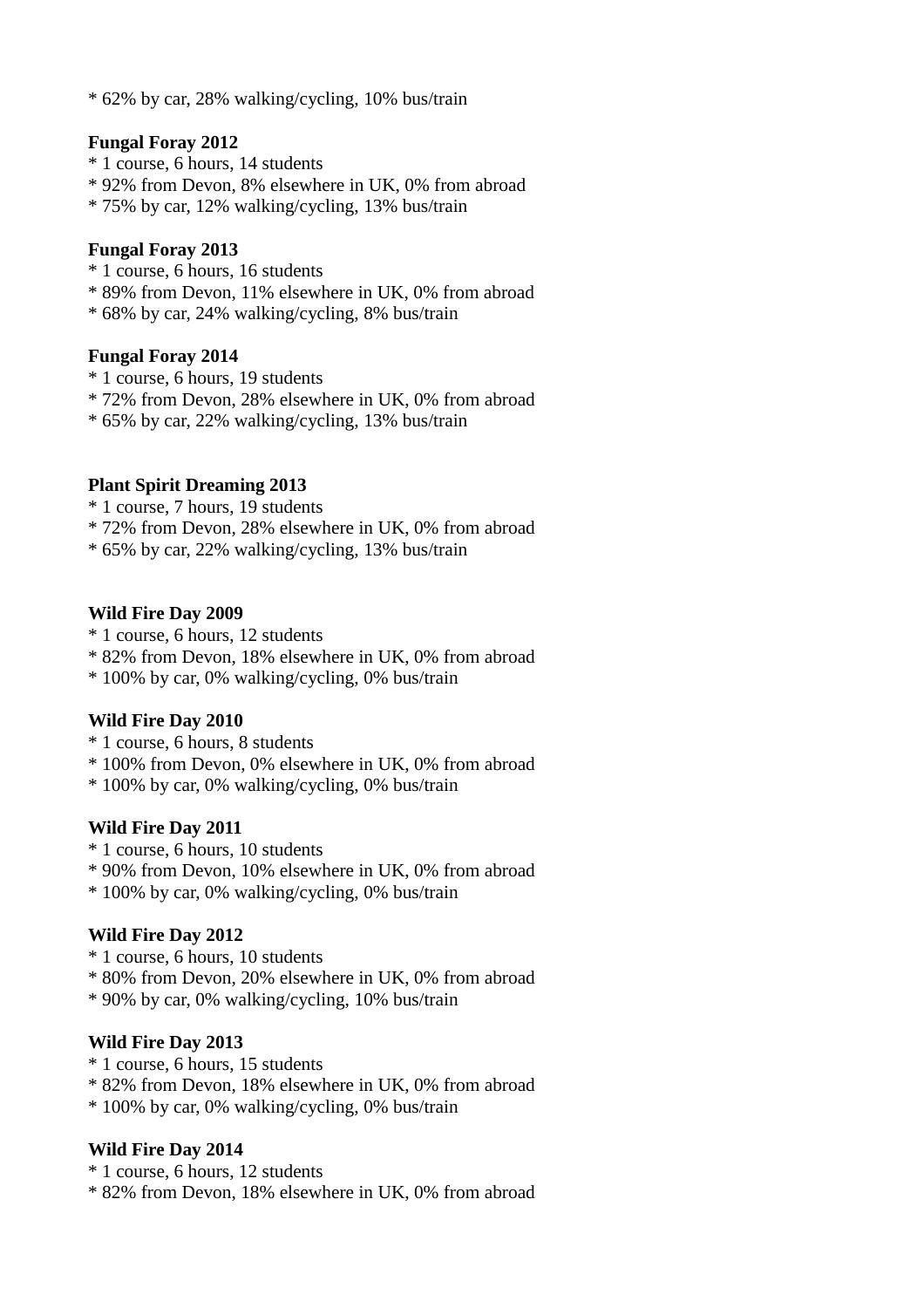\* 95% by car, 5% walking/cycling, 0% bus/train

# **Wild Woods 'n Willow 2009**

- \* 1 event, 6 hours, 21 children, 2 adults
- \* 100% from Devon, 0% elsewhere in UK, 0% from abroad
- \* 95% by car, 5% walking/cycling, 0% bus/train

# **Wild Woods 'n Willow 2010**

- \* 1 event, 6 hours, 19 children, 3 adults
- \* 100% from Devon, 0% elsewhere in UK, 0% from abroad
- \* 95% by car, 5% walking/cycling, 0% bus/train

### **Wild Woods 'n Willow 2011**

- \* 1 event, 6 hours, 23 children, 2 adults
- \* 100% from Devon, 0% elsewhere in UK, 0% from abroad
- \* 95% by car, 5% walking/cycling, 0% bus/train

# **Wild Woods 'n Willow 2012**

- \* 1 event, 6 hours, 22 children, 3 adults
- \* 100% from Devon, 0% elsewhere in UK, 0% from abroad
- \* 90% by car, 10% walking/cycling, 0% bus/train

### **Wild Woods 'n Willow 2013**

- \* 1 event, 6 hours, 24 children, 3 adults
- \* 100% from Devon, 0% elsewhere in UK, 0% from abroad
- \* 95% by car, 5% walking/cycling, 0% bus/train

# **Wild Woods 'n Willow 2014**

- \* 1 event, 6 hours, 20 children, 2 adults
- \* 100% from Devon, 0% elsewhere in UK, 0% from abroad
- \* 95% by car, 5% walking/cycling, 0% bus/train

# **Off-grid renewable energy 2010**

- \* 2 days, 12 hours, 5 adults
- \* 20% from Devon, 70% from london
- \* 20% by public transport, 70% by car share

# **Off-grid renewable energy 2012**

- \* 2 days, 12 hours, 6 adults
- \* 100% from Devon
- \* 50% by public transport, 50% by car share

# **Healing Hedgerow**

| Date     |   | Number of<br><b>Hours Participants</b> |                | <b>Travelled From</b>                                 |                                       | <b>Transport</b> |
|----------|---|----------------------------------------|----------------|-------------------------------------------------------|---------------------------------------|------------------|
| 10/10/10 | 6 |                                        | $\overline{A}$ | Totnes<br>Exeter<br><b>Taunton</b><br><b>Brighton</b> | Car share<br>Car<br>Bus/bike<br>train |                  |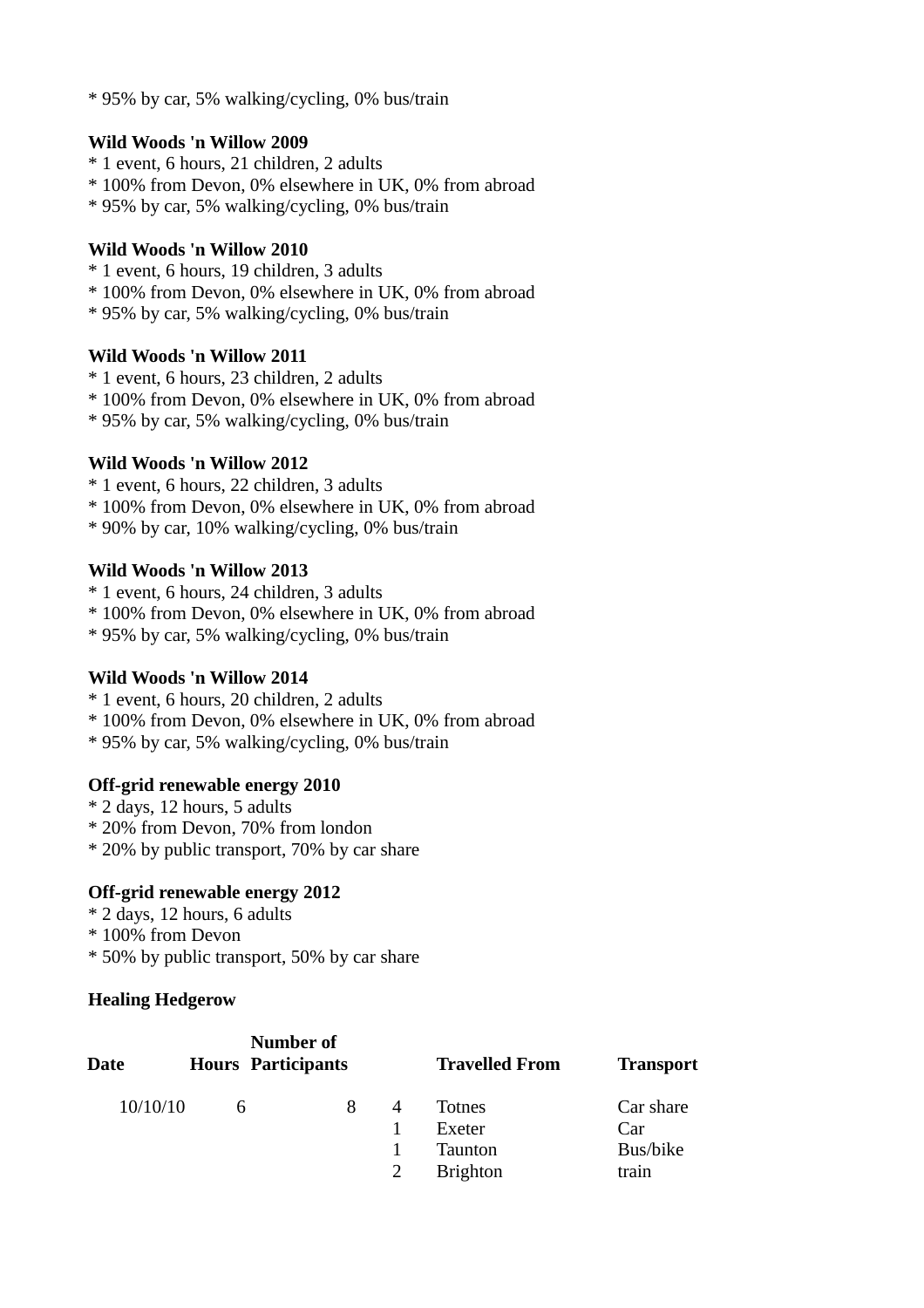| 15/05/11 | 6 | 7  | 2<br>3<br>$\mathbf{1}$<br>$\mathbf{1}$                            | <b>Totnes</b><br>Moretonhampstead<br>Chagford<br><b>Exeter</b> | Cycled<br>Walked<br>Car<br>Car                 |
|----------|---|----|-------------------------------------------------------------------|----------------------------------------------------------------|------------------------------------------------|
| 25/09/11 | 6 | 5  | 5                                                                 | Cornwall                                                       | Car share                                      |
| 27/05/12 | 6 | 3  | 2<br>$\mathbf{1}$                                                 | Moretonhampstead<br><b>Totnes</b>                              | Walked<br>Car                                  |
| 01/07/12 | 6 | 10 | 6<br>$\mathbf{1}$<br>2<br>$\mathbf{1}$                            | Exeter<br><b>Bristol</b><br>Cornwall<br>Moretomhampstead       | Car share<br>Public transport<br>Car<br>walked |
| 14/10/12 | 6 | 12 | 3<br>3<br>$\overline{2}$<br>$\overline{\mathcal{A}}$              | Cheddar<br><b>Brighton</b><br>North Devon<br><b>Exeter</b>     | Car share<br>Car share<br>Car<br>Car share     |
| 28/04/13 | 6 | 8  | 4<br>$\mathbf{1}$<br>2<br>$\mathbf{1}$                            | Moretomhampstead<br>Chagford<br><b>Exeter</b><br>Okehampton    | Walked<br>Car<br>Car share<br>Car              |
| 19/05/13 | 6 | 6  | $\mathbf{1}$<br>5                                                 | Chagford<br>Moretonhampstead                                   | Car<br>Walked                                  |
| 27/09/13 | 6 | 6  | $\mathbf{1}$<br>$\overline{4}$<br>$\mathbf{1}$                    | Cornwall<br><b>Exeter</b><br><b>Totnes</b>                     | Car<br>Car share<br>Car                        |
| 18/05/14 | 6 | 3  | $\mathbf{1}$<br>$\overline{2}$                                    | Cornwall<br>Manchester                                         | Car<br>Car                                     |
| 27/07/14 | 6 | 10 | 2<br>$\overline{2}$<br>$\overline{\mathcal{A}}$<br>$\overline{2}$ | Glastonbury<br>Manchester<br>Moretomhampstead<br>Sidmouth      | Car share<br>Car share<br>Walked<br>Car share  |
| Total    |   | 78 |                                                                   |                                                                |                                                |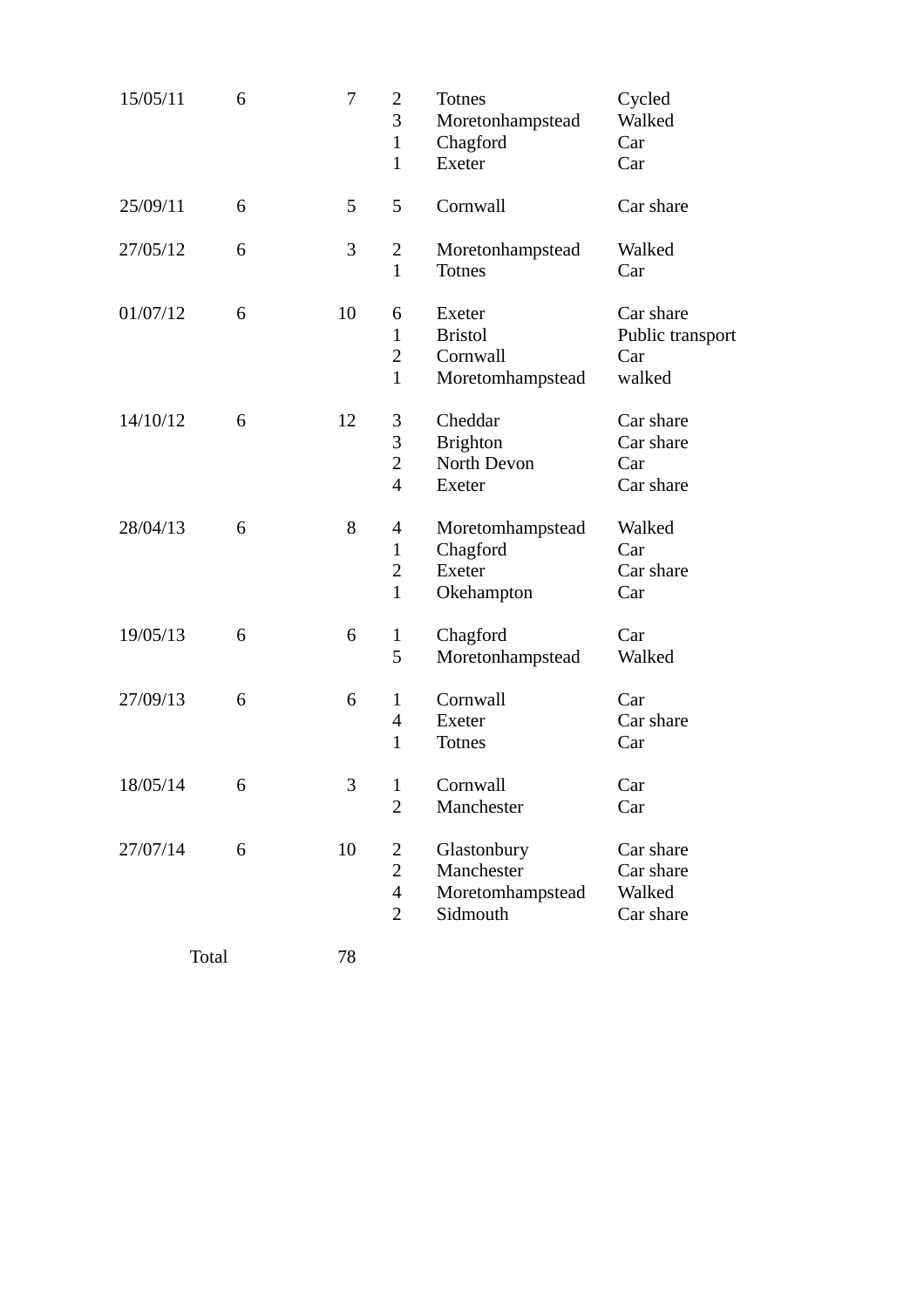# *Home education*

# **Picnics**

| <b>Date</b> | <b>Hours</b>             | <b>Participants</b>                                           | <b>Total</b> | <b>Travelled</b><br>from                | <b>Transport</b>                    |
|-------------|--------------------------|---------------------------------------------------------------|--------------|-----------------------------------------|-------------------------------------|
| 28/10/09    | 4                        | 6 adults<br>13 children                                       | 19           | Exeter<br>Okehampton                    | Car share                           |
| 10/10/10    | $\overline{4}$           | 2 adults 3 children<br>2 adults 4children                     | 11           | Chagford<br>Exeter                      | Car share<br>Car share              |
| 01/11/10    | 4                        | 2 adults 5 children<br>2 adults 3 children                    | 12           | Exeter<br>Chagford                      | Car share<br>Car share              |
| 04/03/11    | $\overline{\mathcal{A}}$ | 2 adults 3 children<br>! adult 2 children                     | 8            | Exeter<br>Chagford                      | Car share<br>Car share              |
| 01/04/11    | $\overline{4}$           | 2 adults 3 children<br>2 adults 2 children<br>1 adult 1 child | 11           | <b>Exeter</b><br>Chagford<br>Okehampton | Car share<br>Car share<br>Car share |
| 06/05/11    | 4                        | 2 adults 2 children                                           | 4            | Okehampton                              | Car share                           |
| 03/06/11    | 4                        | 2 adults 2 children<br>1 adult 1 child                        | 6            | Chagford<br>Okehampton                  | Car<br>Car                          |
| 07/10/11    | 4                        | 2 adults 2 children<br>1 adult 5 children<br>1 adult 3 child  | 14           | Exeter<br>okehampton<br>Okehampton      | Car<br>Car<br>Car                   |
|             |                          | total                                                         | 85           |                                         |                                     |

# **Nature and Art days in conjunction with Budleigh Farm**

| <b>Date</b><br>30/09/11 | <b>Hours</b><br>6 | <b>Participants</b><br>4 adults<br>9 children | <b>Total</b><br>13 | <b>Travelled</b><br>from<br><b>Tavistock</b><br>Okehampton<br>Exeter | <b>Transport</b><br>Car |
|-------------------------|-------------------|-----------------------------------------------|--------------------|----------------------------------------------------------------------|-------------------------|
| 28/10/11                | 6                 | 2 adults<br>5 children                        | 7                  | Okehampton<br><b>Tavistock</b>                                       | Car                     |
| 16/12/11                | 6                 | 3 adults<br>7 children                        | 10                 | <b>Tavistock</b><br>Okehampton<br><b>Exeter</b>                      | Car                     |
| 22/06/12                | 6                 | 4adults                                       | 13                 | Okehampton                                                           | Car                     |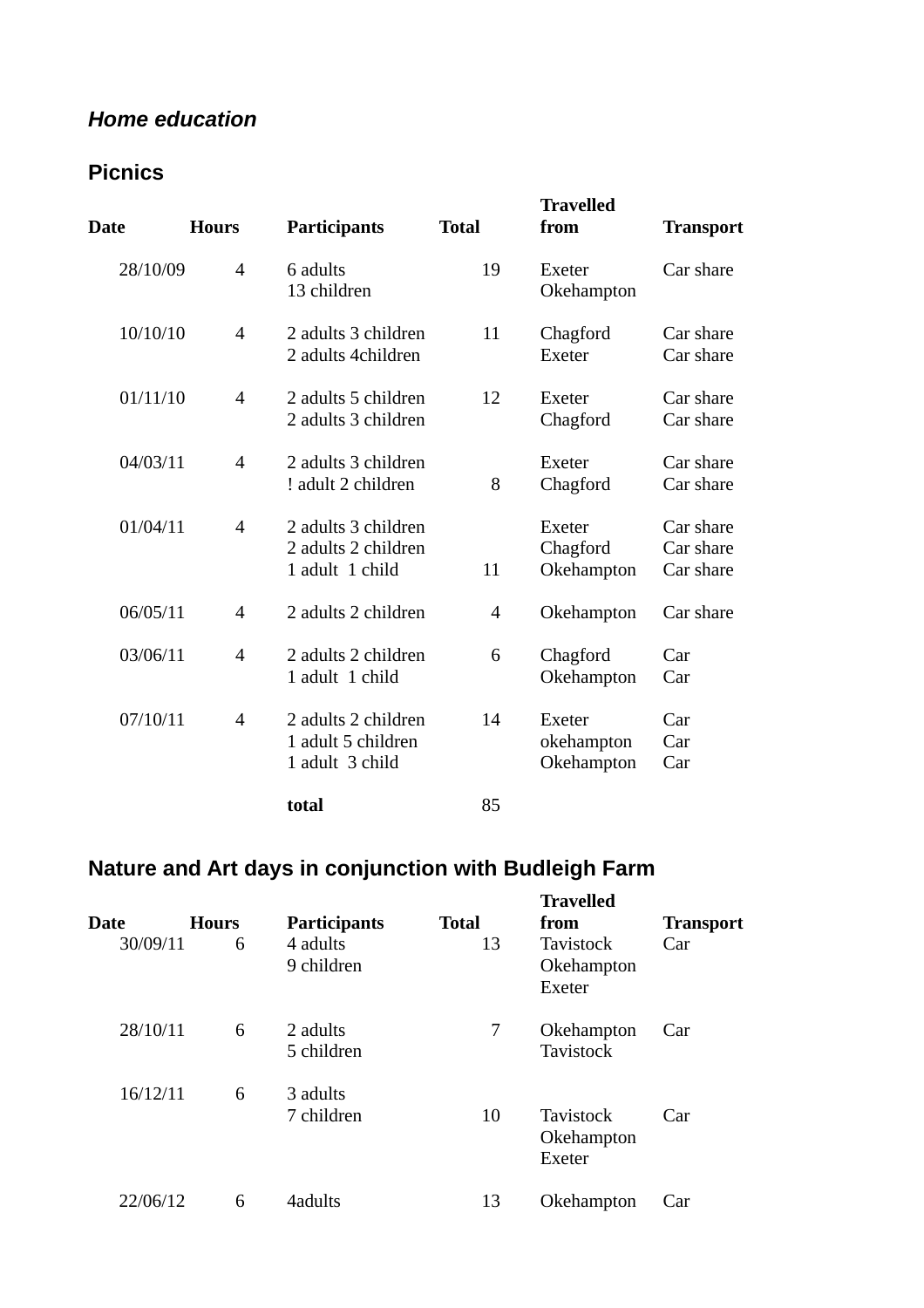|          |   | 9 children              |    | <b>Tavistock</b><br>Chagford<br><b>Bovey Tracey</b>                                |     |
|----------|---|-------------------------|----|------------------------------------------------------------------------------------|-----|
| 26/10/14 | 6 | 4 adults<br>7 children  | 11 | Okehampton<br>Chagford<br><b>Bovey Tracey</b>                                      | Car |
| 23/11/12 | 6 | 5 adults<br>9 children  | 14 | Okehampton<br><b>Bovey Tracey</b><br>North Devon<br>Chagford                       | Car |
| 14/12/12 | 6 | 6 adults<br>11 children | 17 | Crediton<br><b>Bovey Tracey</b><br><b>Exeter</b><br>Chagford<br>Okehampton         | Car |
| 25/01/13 | 6 | 4 adults<br>7 children  | 11 | Okehampton<br><b>Bovey Tracey</b><br><b>Exeter</b>                                 | Car |
| 22/02/13 | 6 | 2 adults<br>5 children  | 7  | <b>Bovey Tracey</b><br>Okehampton                                                  | Car |
| 01/03/13 | 6 | 5 adults<br>9 children  | 14 | Okehampton<br><b>Bovey Tracey</b><br><b>Exeter</b><br>Chagford                     | Car |
| 26/04/13 | 6 | 4 adults<br>7 children  | 11 | Okehampton<br><b>Exeter</b><br>Chagford                                            | Car |
| 07/11/13 | 6 | 4 adults<br>7 children  | 11 | Okehampton<br><b>Exeter</b><br>Chagford                                            | Car |
| 21/11/13 | 6 | 5 adults<br>7 children  | 12 | Okehampton<br><b>Exeter</b><br>Chagford                                            | Car |
| 12/12/13 | 6 | 6 adults<br>11 children | 17 | <b>Tavistock</b><br>Okehampton<br>Chagford<br><b>Exeter</b><br><b>Bovey Tracey</b> | Car |
| 25/04/14 | 6 | 5 adults<br>9 children  | 14 | Okehampton<br>Chagford                                                             | Car |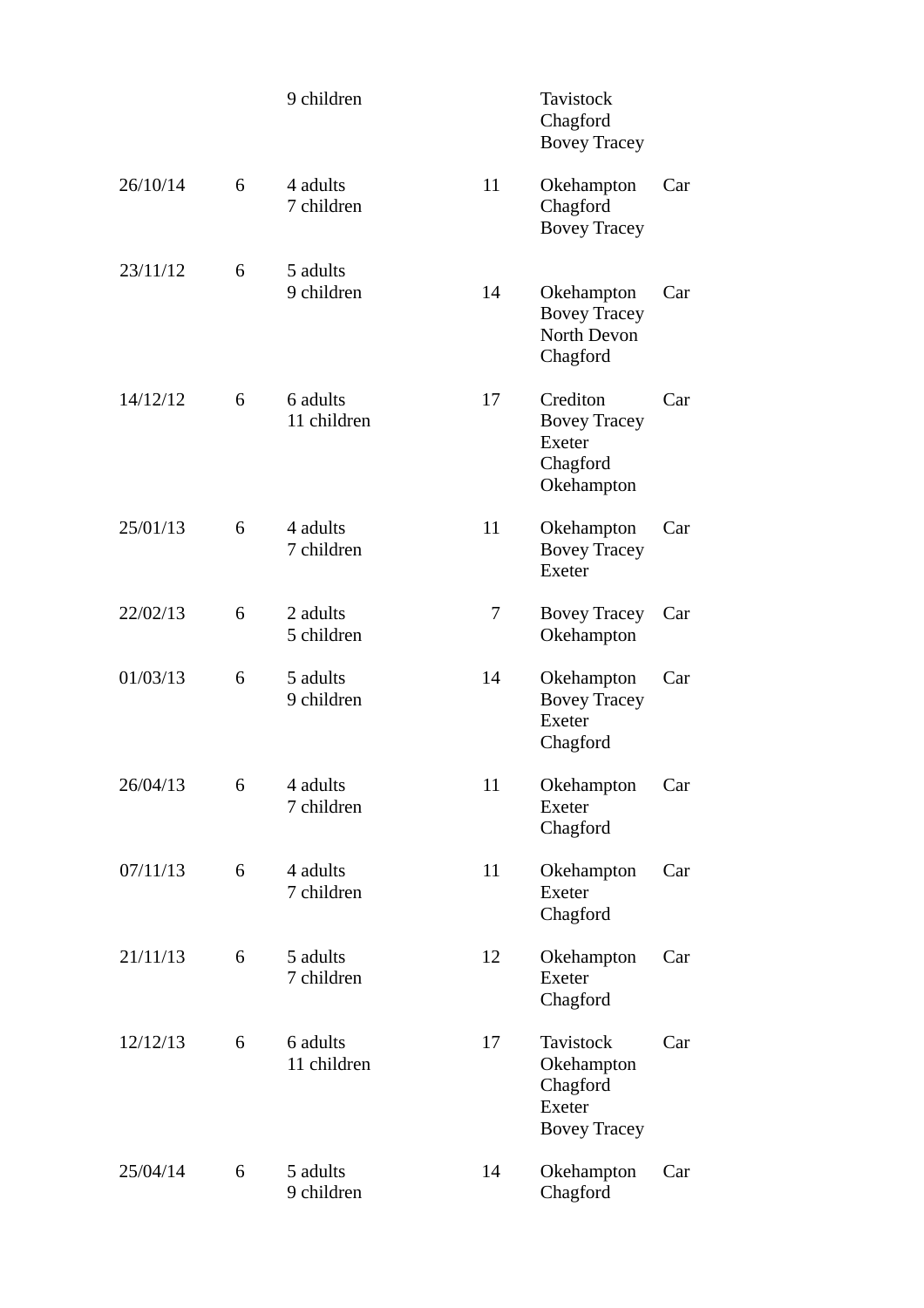|          |   |                        |     | Exeter                           |     |
|----------|---|------------------------|-----|----------------------------------|-----|
| 23/05/14 | 6 | 5 adults<br>9 children | 14  | Okehampton<br>Chagford<br>Exeter | Car |
| 27/05/14 | 6 | 5 adults<br>9 children | 14  | Okehampton<br>Chagford<br>Exeter | Car |
|          |   | total                  | 210 |                                  |     |

# **Science**

| Date<br>18/03/11 | <b>Hours</b><br>3 | <b>Participants</b><br>9adults | <b>Total</b><br>23 | <b>Travelled</b><br>from<br>tavistock                             | <b>Transport</b><br>Car share |
|------------------|-------------------|--------------------------------|--------------------|-------------------------------------------------------------------|-------------------------------|
|                  |                   | 14 children                    |                    | Okehampton<br>Chagford<br><b>Bovey Tracey</b><br><b>Exeter</b>    |                               |
| 15/03/11         | 3                 | 7 adults<br>12 children        | 19                 | <b>Tavistock</b><br>Okehampton<br>Chagford<br><b>Bovey Tracey</b> | Car share                     |
| 20/05/14         | 3                 | 4 adults<br>7 children         | 11                 | <b>Tavistock</b><br>Okehampton<br>Chagford                        | Car share                     |
| 17/06/14         | 3                 | 3 adults<br>6 children         | 9                  | <b>Tavistock</b><br>Okehampton<br>Chagford                        | Car share                     |
| 16/09/11         | 3                 | 7 adults<br>14 children        | 21                 | <b>Tavistock</b><br>Okehampton<br>Chagford<br><b>Exeter</b>       | car share                     |
| 14/10/11         | 3                 | 3 adults<br>6 adults           | 9                  | <b>Tavistock</b><br>Okehampton<br>Exeter                          | Car share                     |
| 18/11/11         | 3                 | 2 adults<br>5 children         | 7                  | Okehampton<br><b>Bovey Tracey</b>                                 | Car                           |
| 17/02/12         | 3                 | 7 adults<br>14 children        | 21                 | <b>Bovey Tracey</b><br>Okehampton<br>Exeter                       | Car share                     |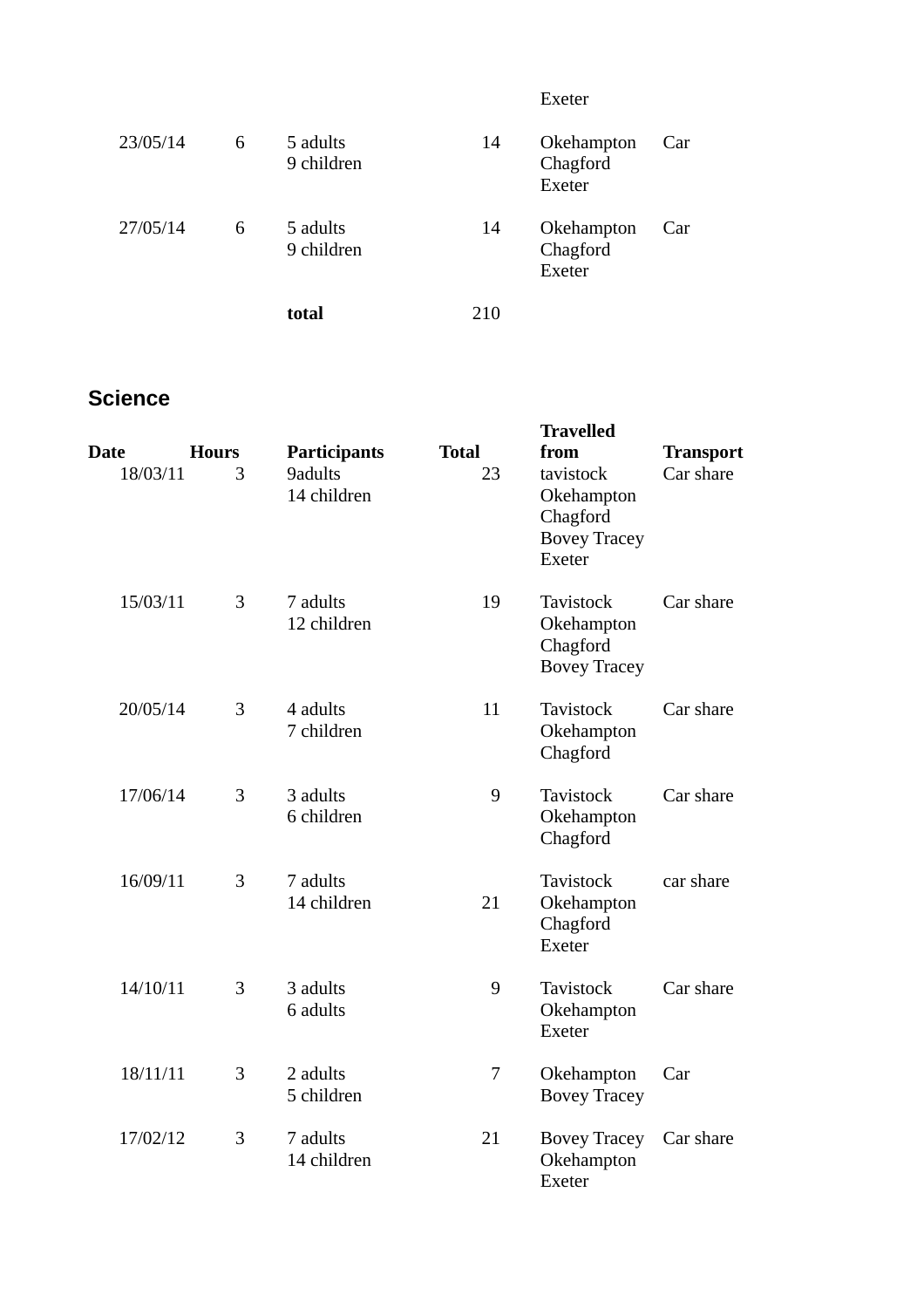| 18/01/13 | 3 | 3 adults<br>6 children  | 9   | <b>Bovey Tracey</b><br>Okehampton<br>Chagford                                | Car |
|----------|---|-------------------------|-----|------------------------------------------------------------------------------|-----|
| 15/02/13 | 3 | 7 adults<br>10 children | 17  | <b>Bovey Tracey</b><br>Okehampton<br>Chagford<br>cullompton<br><b>Exeter</b> | Car |
| 19/04/13 | 3 | 7 adults<br>14 children | 21  | <b>Bovey Tracey</b><br>Okehampton<br>Chagford<br>Exeter<br>ashburton         | Car |
|          |   | <b>Total</b>            | 167 |                                                                              |     |

**Total number of home education participants = 462** 

# *COMMUNAL – Course/Visitor Info*

### **Permaculture Design Course 2009**

- \* 1 courses, 2 weeks, 15 students, 2 tutors
- \* 10% from Devon, 72% elsewhere in UK, 18% from abroad
- \* 69% by car, 0% walking/cycling, 31% bus/train

# **Permaculture Design Course 2010**

- \* 1 courses, 2 weeks, 15 students, 2 tutors
- \* 15% from Devon, 70% elsewhere in UK, 15% from abroad
- \* 62% by car, 8% walking/cycling, 30% bus/train

# **Permaculture Design Course 2012**

- \* 1 courses, 2 weeks, 15 students, 2 tutors
- \* 22% from Devon, 50% elsewhere in UK, 28% from abroad
- \* 65% by car, 0% walking/cycling, 35% bus/train

# **Open Day 2009**

- \* 121 people
- \* 82% from Devon, 18% elsewhere in UK, 0% from abroad
- \* 65% by car, 0% walking/cycling, 35% bus/train

# **Open Day 2010**

- \* 111 people
- \* 76% from Devon, 24% elsewhere in UK, 0% from abroad
- \* 75% by car, 10% walking/cycling, 15% bus/train

# **Open Day 2011**

\* 103 people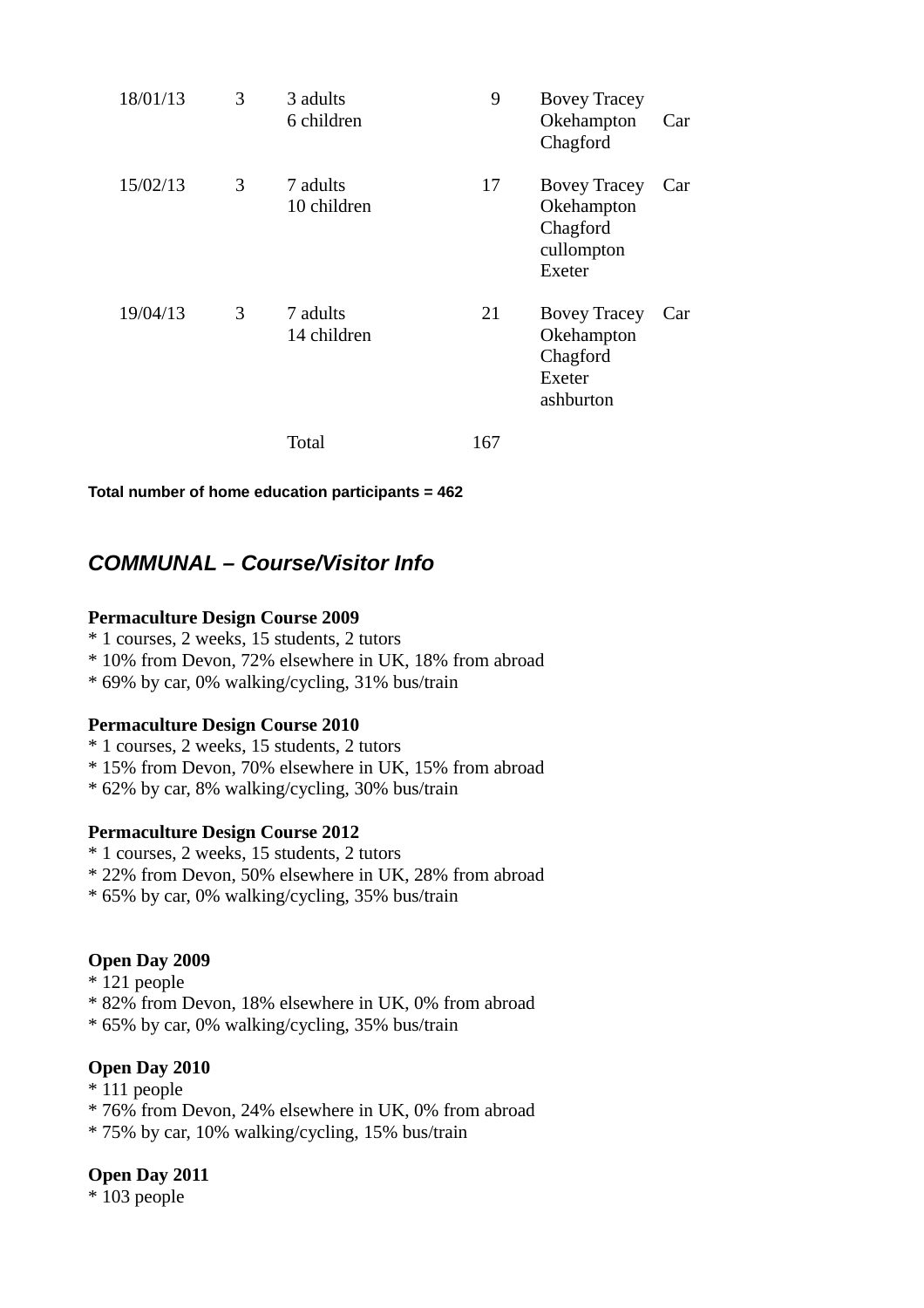- \* 79% from Devon, 21% elsewhere in UK, 0% from abroad
- \* 65% by car, 0% walking/cycling, 35% bus/train

# **Open Day 2013**

- \* 121 people
- \* 85% from Devon, 15% elsewhere in UK, 0% from abroad
- \* 80% by car, 8% walking/cycling, 12% bus/train

# **Open Day 2014**

- \* 123 people
- \* 82% from Devon, 18% elsewhere in UK, 0% from abroad
- \* 75% by car, 10% walking/cycling, 15% bus/train

### **Personal Visitors 2009**

- \* 821 people
- \* 82% from Devon, 18% elsewhere in UK, 0% from abroad
- \* 35% by car, 30% walking/cycling, 35% bus/train

### **Personal Visitors 2010**

- \* 821 people
- \* 62% from Devon, 38% elsewhere in UK, 0% from abroad
- \* 35% by car, 30% walking/cycling, 35% bus/train

### **Personal Visitors 2011**

- \* 741 people
- \* 52% from Devon, 48% elsewhere in UK, 0% from abroad
- \* 38% by car, 32% walking/cycling, 35% bus/train

# **Personal Visitors 2012**

- \* 763 people
- \* 68% from Devon, 32% elsewhere in UK, 0% from abroad
- \* 43% by car, 33% walking/cycling, 24% bus/train

# **Personal Visitors 2013**

- \* 693 people
- \* 72% from Devon, 28% elsewhere in UK, 0% from abroad
- \* 35% by car, 35% walking/cycling, 30% bus/train

# **Personal Visitors 2014**

- \* 827 people
- \* 82% from Devon, 18% elsewhere in UK, 0% from abroad
- \* 31% by car, 39% walking/cycling, 30% bus/train

# **Volunteers 2009**

- \* 67 people
- \* 22% from Devon, 68% elsewhere in UK, 10% from abroad
- \* 40% by car, 15% walking/cycling, 45% bus/train

### **Volunteers 2010**

\* 79 people